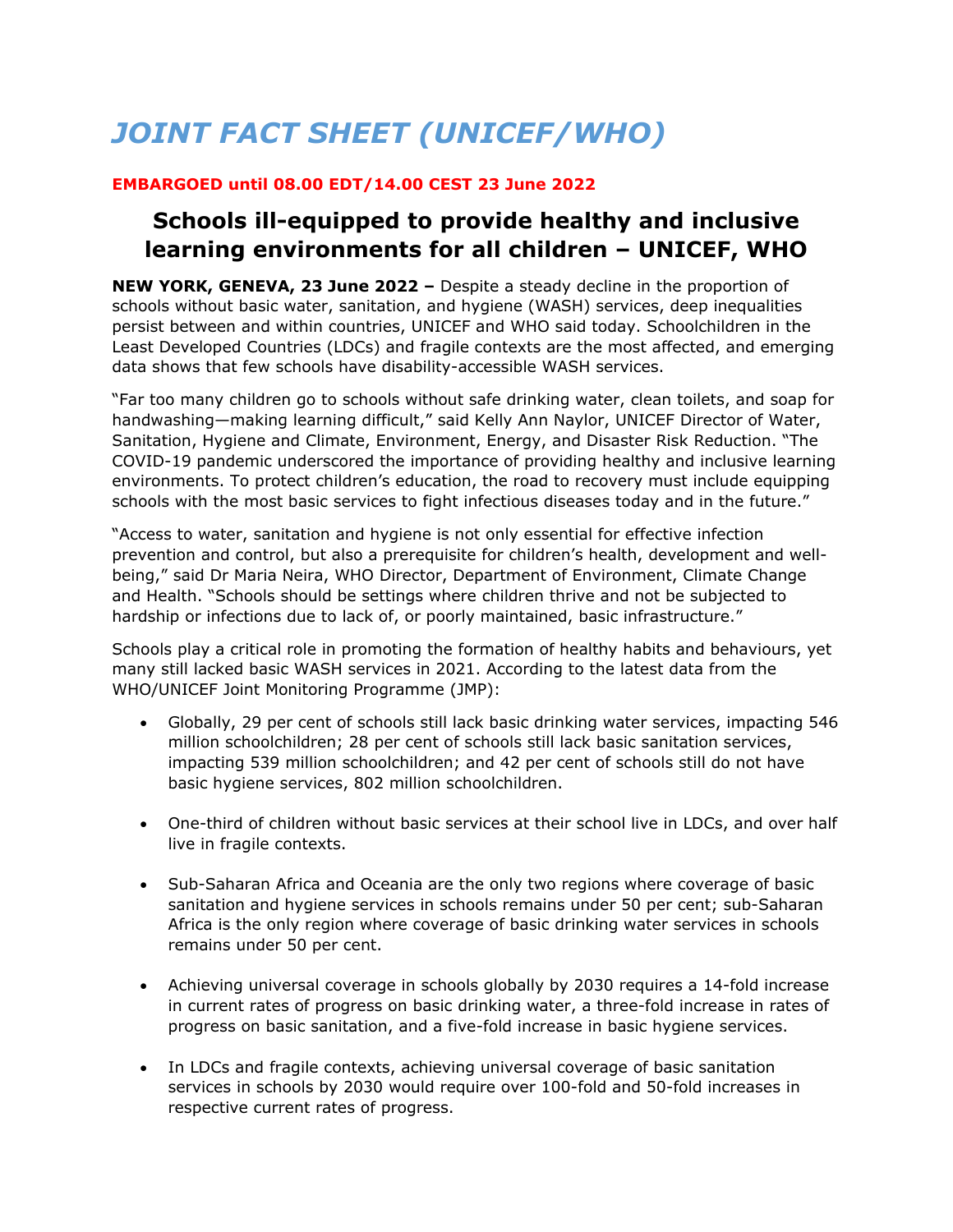Improving pandemic preparedness and response will require more frequent monitoring of WASH and other elements of infection prevention and control (IPC) in schools, including cleaning, disinfection and solid waste management.

Providing disability-accessible WASH services in schools is key to achieving inclusive learning for all children. Still, only a limited number of countries report on this indicator and national definitions vary, and far fewer provide disability-accessible WASH.

- Emerging national data shows that disability-accessible WASH coverage is low and varies widely between school levels and urban and rural locations, with schools more likely to have accessible drinking water than accessible sanitation or hygiene.
- In half the countries with data available, less than a quarter of schools had disabilityaccessible toilets. For example, in Yemen, 8 in 10 schools had toilets, but only 1 in 50 schools had disability-accessible toilets.
- In most countries with data, schools were more likely to have adapted infrastructure and materials – such as ramps, assistive technology, learning materials – than disability-accessible toilets. For example, in El Salvador, 2 in 5 schools have adapted infrastructure and materials, but just 1 in 20 have disability-accessible toilets.

#### #####

#### *Notes to editors:*

Read the WHO/UNICEF JMP 2022 Data Update on WASH in schools and download the data here.

Find out more about the WHO/UNICEF JMP here.

Download multimedia content here.

#### **About UNICEF**

UNICEF works in some of the world's toughest places, to reach the world's most disadvantaged children. Across more than 190 countries and territories, we work for every child, everywhere, to build a better world for everyone.

For more information about UNICEF and its work, visit: www.unicef.org

Follow UNICEF on Twitter, Facebook, Instagram and YouTube

#### **About WHO**

Dedicated to the well-being of all people and guided by science, the World Health Organization leads and champions global efforts to give everyone, everywhere an equal chance at a safe and healthy life. We are the UN agency for health that connects nations, partners and people on the front lines in 150+ locations – leading the world's response to health emergencies, preventing disease, addressing the root causes of health issues and expanding access to medicines and health care. Our mission is to promote health, keep the world safe and serve the vulnerable.

For more information about WHO and its work, visit *www.who.int*